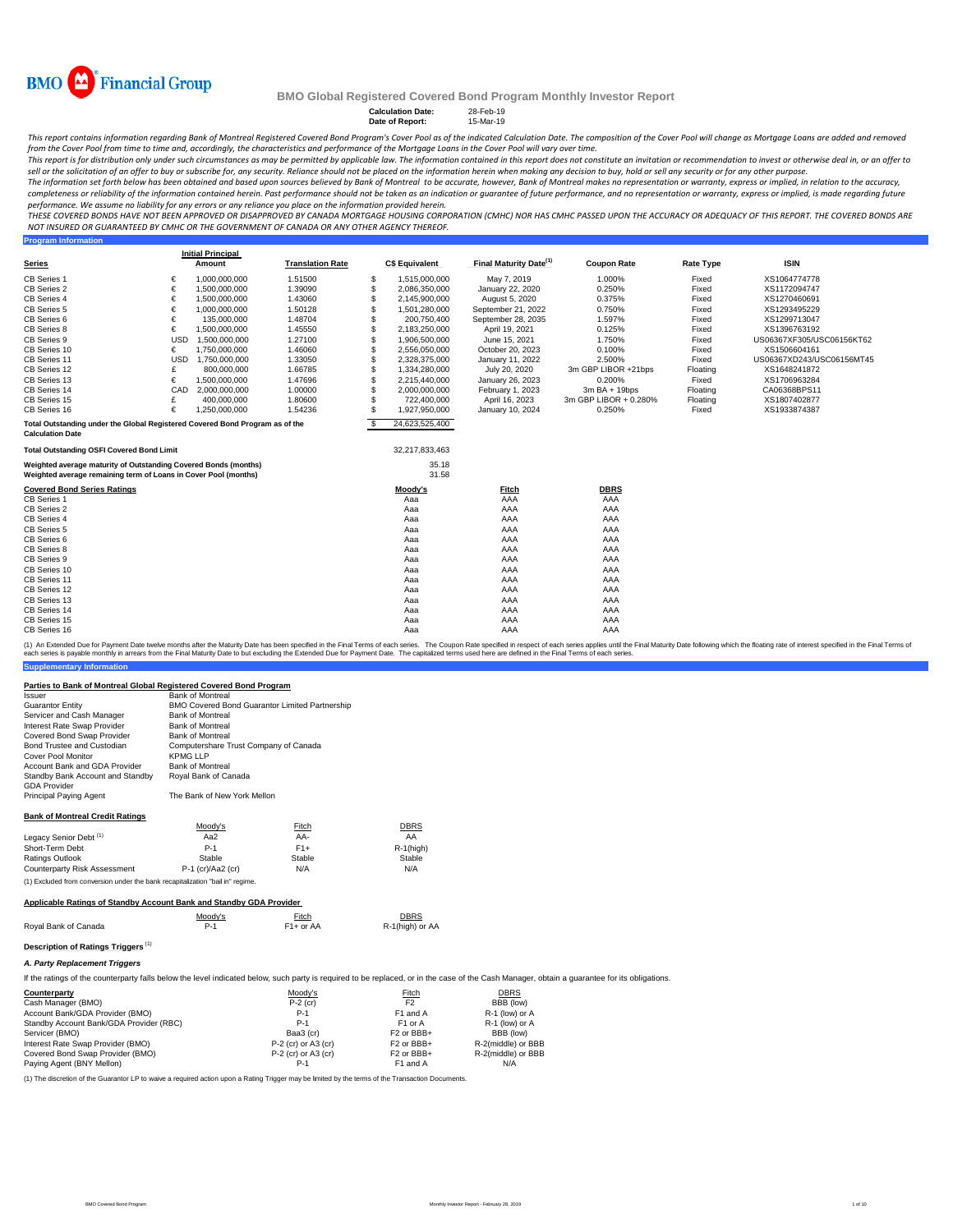

|                                                                                                                                                                                                                                                                                                                       |                                            | <b>Calculation Date:</b><br>Date of Report: | 28-Feb-19<br>15-Mar-19           |  |
|-----------------------------------------------------------------------------------------------------------------------------------------------------------------------------------------------------------------------------------------------------------------------------------------------------------------------|--------------------------------------------|---------------------------------------------|----------------------------------|--|
| <b>B. Summary of Specific Rating Trigger Actions</b><br>I) The following actions are required if the Cash Manager (BMO) undergoes a downgrade below the stipulated rating:                                                                                                                                            |                                            |                                             |                                  |  |
|                                                                                                                                                                                                                                                                                                                       | Moody's                                    | Fitch                                       | DBRS                             |  |
| a) The Servicer will be required to direct amounts received directly<br>into the GDA Account (or Standby GDA Account if applicable)<br>within 2 Canadian business days and the Cash Manager shall<br>immediately remit any funds held at such time for or on behalf of<br>the Guarantor directly into the GDA Account | $P-1$                                      | F1 or A                                     | R-1(low) or BBB                  |  |
| II) The following actions are required if the Servicer (BMO) undergoes a downgrade below the stipulated rating:                                                                                                                                                                                                       |                                            |                                             |                                  |  |
|                                                                                                                                                                                                                                                                                                                       | Moody's                                    | Fitch                                       | <b>DBRS</b>                      |  |
| a) The Servicer will be required to direct amounts received to the<br>Cash Manager, or GDA as applicable                                                                                                                                                                                                              | $P-1$ (cr)                                 | F1 or A                                     | BBB(low)                         |  |
| III) The Swap Provider is required to transfer credit support or transfer all of its rights and obligations to a replacement third party, or to obtain a<br>quarantee of its rights and obligations from a third party, if the Swap Provider undergoes a downgrade below the stipulated rating:                       |                                            |                                             |                                  |  |
|                                                                                                                                                                                                                                                                                                                       | Moody's <sup>(3)</sup>                     | Fitch                                       | DBRS                             |  |
| a) Interest Rate Swap Provider<br>b) Covered Bond Swap Provider                                                                                                                                                                                                                                                       | P-1 (cr) or A2 (cr)<br>P-1 (cr) or A2 (cr) | F1 or A<br>F1 or A                          | R-1 (low) or A<br>R-1 (low) or A |  |
| IV) The following actions are required if the Issuer (BMO) undergoes a downgrade below the stipulated rating:                                                                                                                                                                                                         |                                            |                                             |                                  |  |
| a) Mandatory repayment of the Demand Loan                                                                                                                                                                                                                                                                             | Moody's<br>N/A                             | Fitch<br>F <sub>2</sub> or BBB+             | DBRS<br>N/A                      |  |
| b) Cashflows will be exchanged under the Covered Bond Swap<br>Agreement (to the extent not already taking place)                                                                                                                                                                                                      | Baa1                                       | BBB+                                        | BBB (high)                       |  |
| c) Transfer of title to Loans to Guarantor <sup>(4)</sup>                                                                                                                                                                                                                                                             | A <sub>3</sub>                             | BBB-                                        | BBB (low)                        |  |
| <b>Events of Defaults &amp; Test Compliance</b><br>Asset Coverage Test (C\$ Equivalent of Outstanding<br>Covered Bond < Adjusted Aggregate Asset Amount)                                                                                                                                                              |                                            | Pass                                        |                                  |  |
| <b>Issuer Event of Default</b><br>Guarantor LP Event of Default                                                                                                                                                                                                                                                       |                                            | No<br>No                                    |                                  |  |
|                                                                                                                                                                                                                                                                                                                       |                                            |                                             |                                  |  |

### (3) If no short term rating exists, then A1

(4) The transfer of registered title to the Loans to the Guarantor may be deferred if (A) satisfactory assurances are provided to the Guarantor and the Bond Trustee by The Office of the Superintendent of Financial Institut Bonds as a result of such deferral.

| (Applicable to Hard Bullet Covered Bonds) |         |       |                                          |
|-------------------------------------------|---------|-------|------------------------------------------|
| <b>Pre-Maturity Required Ratings</b>      | Moody's | Fitch | $\mathsf{DBRS}^0$<br>A (high) or A (low) |

Following a breach of the Pre-Maturity test in respect of a Series of Hard Bullet Covered Bonds, and unless the Pre-Maturity Liquidity Ledger is otherwise funded from the other sources, the<br>Partnership shall offer to sell

(1) In the case of DBRS, if Final Maturity Date is within six months of the Pre-Maturity Test Date, then A(high), otherwise A(low).

| <b>Reserve Fund</b>                                                           |            |                     |                       |
|-------------------------------------------------------------------------------|------------|---------------------|-----------------------|
|                                                                               | Moodv's    | Fitch               | <b>DBRS</b>           |
| <b>Reserve Fund Required Amount Ratings</b>                                   | $P-1$ (cr) | F <sub>1</sub> or A | R-1 (Low) and A (low) |
| Are the ratings of the Issuer below the Reserve Fund Required Amount Ratings? |            | No                  |                       |

If the ratings of the Issuer fall below the Reserve Fund Required Amount Ratings, then the Guarantor shall credit or cause to be credited to the Reserve Fund funds up to an amount equal to the<br>Reserve Fund Required Amount.

Reserve Fund Required Amount: Nil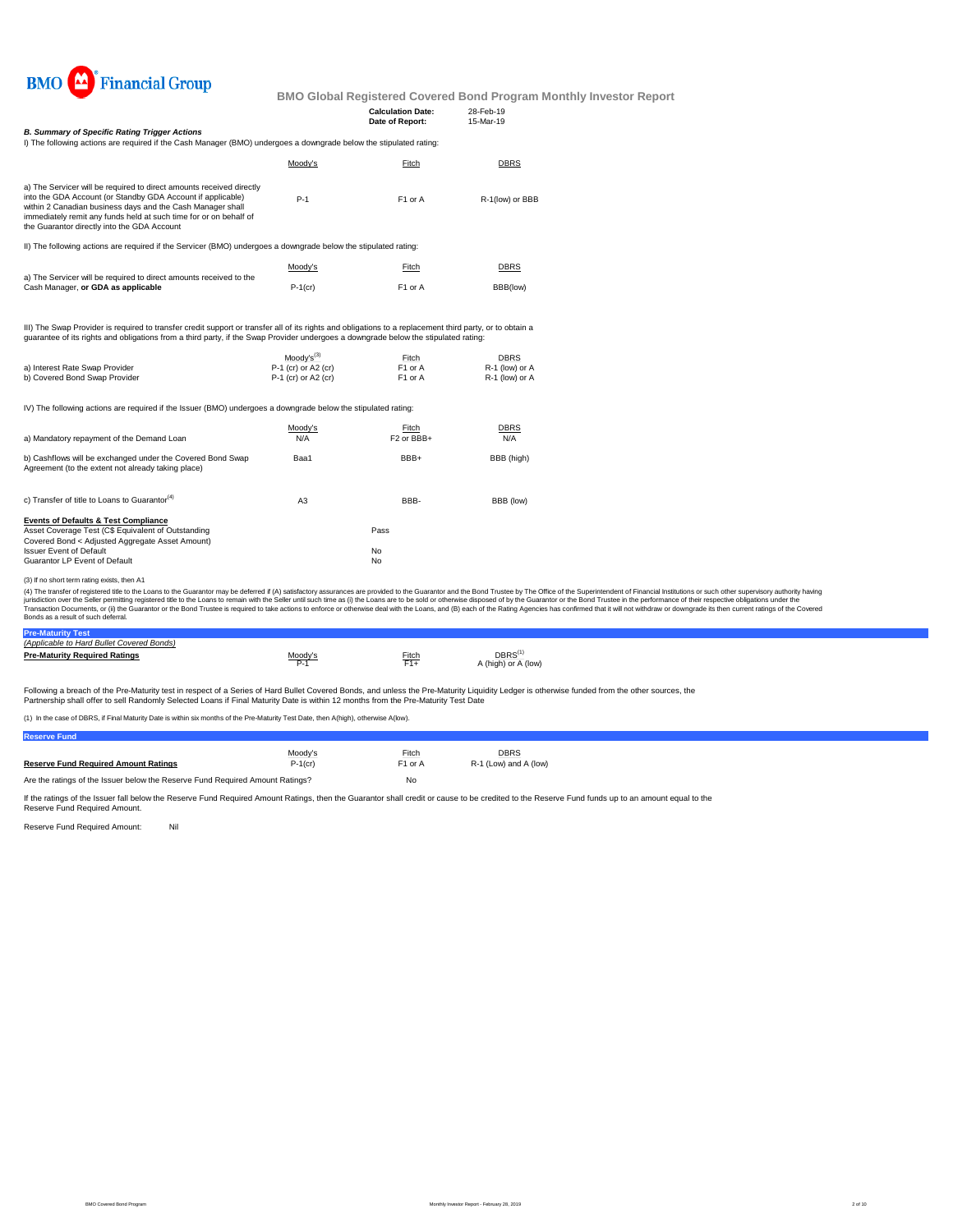

|                                                                                                                                                                                                                              | <b>Calculation Date:</b><br>Date of Report:                                                                          | 28-Feb-19<br>15-Mar-19                          |          |                |                |
|------------------------------------------------------------------------------------------------------------------------------------------------------------------------------------------------------------------------------|----------------------------------------------------------------------------------------------------------------------|-------------------------------------------------|----------|----------------|----------------|
| <b>Asset Coverage Test</b>                                                                                                                                                                                                   |                                                                                                                      |                                                 |          |                |                |
| C\$ Equivalent of Outstanding Covered Bonds                                                                                                                                                                                  | 24,623,525,400                                                                                                       |                                                 |          |                |                |
| $A^{(1)}$ = Lesser of (i) Sum of LTV adjusted outstanding principal balance and (ii) Sum of<br>Asset percentage adjusted outstanding principal balance                                                                       | 29,196,820,891                                                                                                       |                                                 | A (i)    |                | 31,226,546,408 |
| $B =$ Principal receipts not applied                                                                                                                                                                                         |                                                                                                                      |                                                 | $A$ (ii) |                | 29,196,820,891 |
| $C =$ Cash capital contributions<br>$D =$ Substitution assets<br>$E =$ (i) Reserve fund balance<br>(ii) Pre - Maturity liquidity ledger balance<br>$F =$ Negative carry factor calculation<br>Total: $A + B + C + D + E - F$ | $\overline{\phantom{a}}$<br>$\blacksquare$<br>$\overline{\phantom{a}}$<br>$\overline{\phantom{a}}$<br>29,196,820,891 | Asset Percentage<br>Maximum Asset<br>Percentage |          | 93.5%<br>95.0% |                |
| <b>Asset Coverage Test Pass/Fail</b>                                                                                                                                                                                         | Pass                                                                                                                 |                                                 |          |                |                |
| <b>Regulatory OC Minimum</b>                                                                                                                                                                                                 | 103%                                                                                                                 |                                                 |          |                |                |
| Level of Overcollateralization <sup>(2)</sup>                                                                                                                                                                                | 107%                                                                                                                 |                                                 |          |                |                |

(1) Market Value as determined by adjusting, not less than quarterly, the Original Market Value utilizing the Indexation Methodology (see Appendix for details) for subsequent price developments.

(2) Per Section 4.3.8 of the CMHC Guide, (A) the lesser of (i) the total amount of cover pool collateral and (ii) the amount of covered bonds departed and chase the overed bonds by (B) the Calculation of the policial exper

**Valuation Calculation** Trading Value of Covered Bonds<br> **Example 24,627,593,416**  30,954,744,986 A (i) 30,954,744,986<br>A (ii) 56,583,308,502 B = Principal receipts up to calculation date not otherwise applied - A (ii) 56,583,308,502 C = Cash capital contributions - D = Trading Value of any Substitute Assets - E = (i) Reserve Fund Balance, if applicable - (ii) Pre - Maturity liquidity ledger balance - F = Trading Value of Swap Collateral - **Total: A + B + C + D + E + F \$ 30,954,744,986** A = Lesser of i) Present value of outstanding loan balance of Performing Eligible Loans<sup>(1)</sup> and ii) 80% of Market Value<sup>(2)</sup> of properties securing Performing Eligible Loans, net of adjustments

(1) Present value of expected future cash flows of Loans using current market interest rates offered to BMO clients. The effective weighted average rate used for discounting is 3.52%. (2) Market Value as determined by adjusting, not less than quarterly, the Original Market Value utilizing the Indexation Methodology (see Appendix for details) for subsequent price developments.

| <b>Intercompany Loan Balance</b> |                          |                                     |
|----------------------------------|--------------------------|-------------------------------------|
| Guarantee Loan<br>Demand Loan    |                          | 26,369,693,641<br>4.816.676.772     |
| Total                            |                          | 31,186,370,414                      |
| <b>Cover Pool Losses</b>         |                          |                                     |
| Period end                       | <b>Write Off Amounts</b> | <b>Loss Percentage (Annualized)</b> |
| February 28, 2019                | \$168,692                | 0.01%                               |
| <b>Cover Pool Flow of Funds</b>  |                          |                                     |
|                                  | <b>Current Month</b>     | Previous Month                      |
| <b>Cash Inflows</b>              |                          |                                     |
| Principal receipts               | 328,225,511              | 390,904,021                         |
| Proceeds for sale of Loans       |                          |                                     |
| <b>Revenue Receipts</b>          | 76,482,976               | 77,707,661                          |
| $\sim$ $\sim$ $\sim$             | $\overline{\phantom{a}}$ | 1.0000000000                        |

| Swap Receipts                          | 18.526.938            | 14.232.249     |
|----------------------------------------|-----------------------|----------------|
| Cash Capital Contribution              |                       |                |
| Advances of Intercompany Loans         |                       |                |
| Guarantee Fee                          | ٠                     | 7,352,914      |
| Cash Outflows                          |                       |                |
| Swap Payment                           |                       |                |
| Intercompany Loan interest             | (62, 691, 103)        | (59, 589, 412) |
| Intercompany Loan principal            | $(328.225.511)^{(1)}$ | (390.904.021)  |
| Intercompany Loan repayment            |                       |                |
| Mortgage Top-up Settlement             |                       |                |
| Misc Partnership Expenses              | (114)                 | (19, 044)      |
| <b>Profit Distribution to Partners</b> |                       |                |
| Net inflows/(outflows)                 | 32.318.697            | 39.684.368     |
|                                        |                       |                |

(1) Includes cash settlement of \$328,225,511 to occur on March 18, 2019.

| <b>Cover Pool - Summary Statistics</b>       |    |                         |               |
|----------------------------------------------|----|-------------------------|---------------|
| Asset Type                                   |    | Mortgages               |               |
| Previous Month Ending Balance                | \$ | 31,599,275,625          |               |
| Aggregate Outstanding Balance                | S  | 31.267.302.699          |               |
| Number of Loans                              |    | 118,083                 |               |
| Average Loan Size                            | \$ | 264.791                 |               |
| Number of Primary Borrowers                  |    | 116,538                 |               |
| Number of Properties                         |    | 118,083                 |               |
|                                              |    | Original <sup>(1)</sup> | Indexed $(2)$ |
| Weighted Average Current Loan to Value (LTV) |    | 61.62%                  | 52.91%        |
| Weighted Average Authorized LTV              |    | 69.50%                  | 59.00%        |
| Weighted Average Original LTV                |    | 69.50%                  |               |
| Weighted Average Seasoning                   |    | 22.46 (Months)          |               |
| Weighted Average Coupon                      |    | 2.93%                   |               |
| Weighted Average Original Term               |    | 54.04 (Months)          |               |
| Weighted Average Remaining Term              |    | 31.58 (Months)          |               |
| <b>Substitution Assets</b>                   |    | Nil                     |               |

(2) Value as determined by adjusting, not less than quarterly, the Original Market Value utilizing the Indexation Methodology (see Appendix for details) for subsequent price developments. (1) Value as most recently determined or assessed in accordance with the underwriting policies (whether upon origination or renewal of the Eligible Loan or subsequently thereto).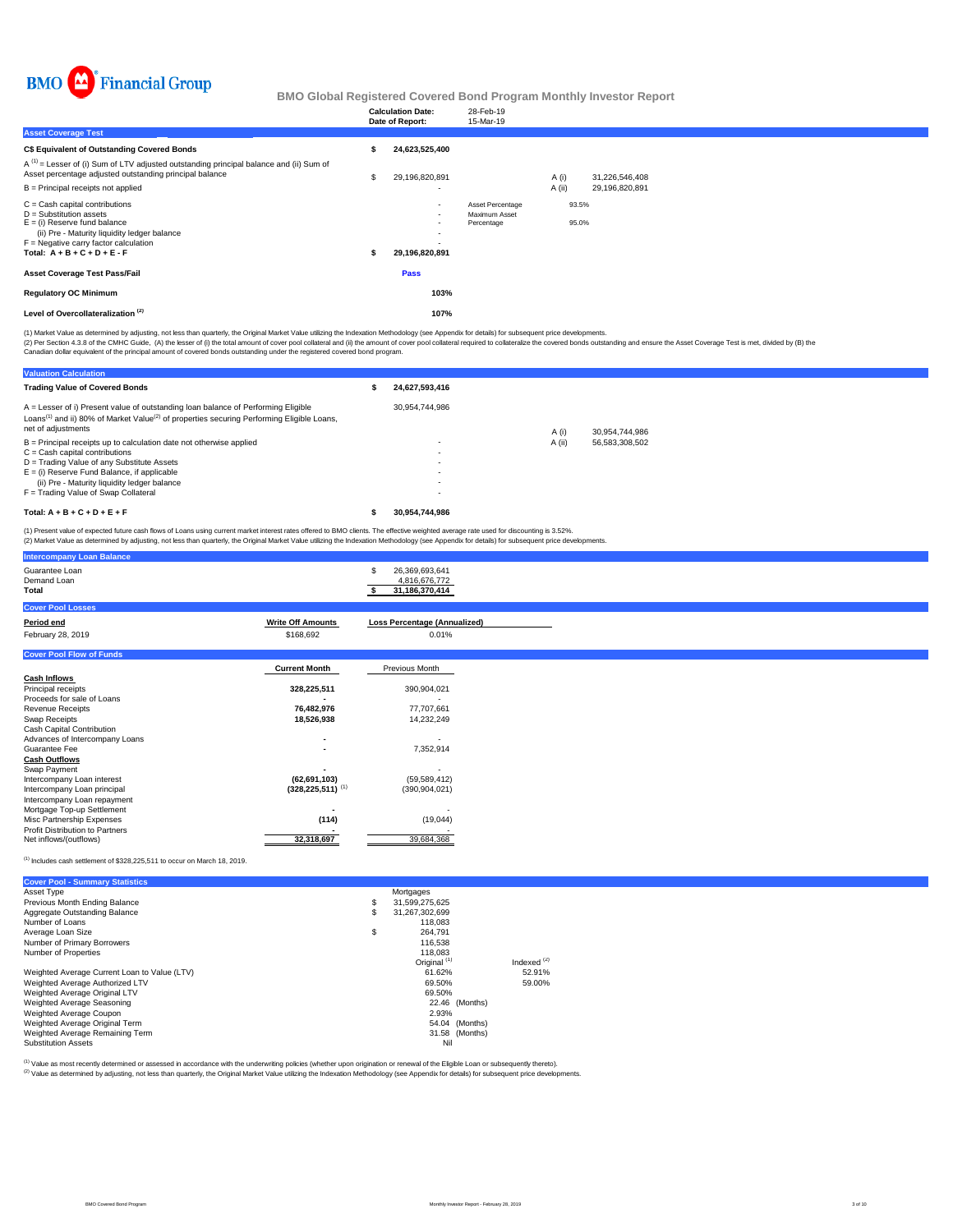

|                                                | <b>Calculation Date:</b> | 28-Feb-19  |                          |            |
|------------------------------------------------|--------------------------|------------|--------------------------|------------|
|                                                | Date of Report:          | 15-Mar-19  |                          |            |
| <b>Cover Pool - Delinguency Distribution</b>   |                          |            |                          |            |
| <b>Aging Summary</b>                           | <b>Number of Loans</b>   | Percentage | <b>Principal Balance</b> | Percentage |
| Current and less than 30 days past due         | 117,599                  | 99.59      | 31,160,888,012<br>\$.    | 99.66      |
| 30 - 59 days past due                          | 200                      | 0.17       | 43.988.846               | 0.14       |
| 60 - 89 days past due                          | 75                       | 0.06       | 21,669,550               | 0.07       |
|                                                | 209                      | 0.18       | 40,756,292               | 0.13       |
| 90 or more days past due<br><b>Grand Total</b> | 118,083                  | 100.00     | 31,267,302,699           | 100.00     |
|                                                |                          |            |                          |            |
| <b>Cover Pool - Provincial Distribution</b>    |                          |            |                          |            |
|                                                |                          |            |                          |            |
| Province                                       | <b>Number of Loans</b>   | Percentage | <b>Principal Balance</b> | Percentage |
| Alberta                                        | 14,120                   | 11.96      | 3,499,861,888<br>S       | 11.19      |
| <b>British Columbia</b>                        | 17.522                   | 14.84      | 6,057,386,491            | 19.37      |
| Manitoba                                       | 1,650                    | 1.40       | 293,740,035              | 0.94       |
| <b>New Brunswick</b>                           | 1,912                    | 1.62       | 243,491,361              | 0.78       |
| Newfoundland                                   | 3,231                    | 2.74       | 516.914.990              | 1.65       |
| Northwest Territories & Nunavut                | 101                      | 0.09       | 20,415,839               | 0.07       |
| Nova Scotia                                    | 3,532                    | 2.99       | 596.750.460              | 1.91       |
| Ontario                                        | 53.793                   | 45.56      | 15,728,524,979           | 50.30      |
| <b>Prince Edward Island</b>                    | 584                      | 0.49       | 84,071,100               | 0.27       |
| Quebec                                         | 19,241                   | 16.29      | 3,752,271,979            | 12.00      |
| Saskatchewan                                   | 2,299                    | 1.95       | 454,680,387              | 1.45       |
| <b>Yukon Territories</b>                       | 98                       | 0.08       | 19,193,191               | 0.06       |
| <b>Grand Total</b>                             | 118,083                  | 100.00     | 31,267,302,699           | 100.00     |
|                                                |                          |            |                          |            |
| <b>Cover Pool - Credit Score Distribution</b>  |                          |            |                          |            |
|                                                |                          |            |                          |            |
| $\sim$ $\sim$ $\sim$                           |                          | ___        |                          |            |

| <b>Credit Score</b> | <b>Number of Loans</b> | Percentage | <b>Principal Balance</b> |                | Percentage |
|---------------------|------------------------|------------|--------------------------|----------------|------------|
| Score Unavailable   | 1,369                  | 1.16       |                          | 273.217.693    | 0.87       |
| Less than 600       | .870                   | 1.58       |                          | 413.494.552    | 1.32       |
| $600 - 650$         | 3.732                  | 3.16       |                          | 940.953.950    | 3.01       |
| 651 - 700           | 9.159                  | 7.76       |                          | 2.471.639.828  | 7.90       |
| $701 - 750$         | 16.899                 | 14.31      |                          | 4.766.258.983  | 15.24      |
| $751 - 800$         | 21.562                 | 18.26      |                          | 6.133.420.371  | 19.62      |
| 801 and Above       | 63.492                 | 53.77      |                          | 16.268.317.323 | 52.03      |
| <b>Grand Total</b>  | 118.083                | 100.00     |                          | 31.267.302.699 | 100.00     |
|                     |                        |            |                          |                |            |

## **Cover Pool - Rate Type Distribution**

**Cover Pool - Mortgage Rate Distribution** 

| <b>Rate Type</b>                                     | <b>Number of Loans</b> | Percentage | <b>Principal Balance</b> | Percentage |
|------------------------------------------------------|------------------------|------------|--------------------------|------------|
| Fixed                                                | 92,689                 | 78.49      | 23.539.867.288           | 75.29      |
| Variable                                             | 25,394                 | 21.51      | 7,727,435,412            | 24.71      |
| <b>Grand Total</b>                                   | 118.083                | 100.00     | 31.267.302.699           | 100.00     |
| <b>Cover Pool - Mortgage Asset Type Distribution</b> |                        |            |                          |            |
| <b>Mortgage Asset Type</b>                           | <b>Number of Loans</b> | Percentage | <b>Principal Balance</b> | Percentage |
| <b>Conventional Amortizing Mortgages</b>             | 118,083                | 100.00     | 31,267,302,699           | 100.00     |
| <b>Grand Total</b>                                   | 118.083                | 100.00     | 31.267.302.699           | 100.00     |

| <b>ICover Pool - Occupancy</b> |                        |            |                          |            |
|--------------------------------|------------------------|------------|--------------------------|------------|
| <b>Occupancy Type</b>          | <b>Number of Loans</b> | Percentage | <b>Principal Balance</b> | Percentage |
| Owner Occupied                 | 91,654                 | 77.62      | 25.448.472.899           | 81.39      |
| Non-Owner Occupied             | 26.429                 | 22.38      | 5.818.829.801            | 18.61      |
| <b>Grand Total</b>             | 118.083                | 100.00     | 31.267.302.699           | 100.00     |
|                                |                        |            |                          |            |

| Mortgage Rate (%)  | <b>Number of Loans</b>   | Percentage               | <b>Principal Balance</b> | Percentage |
|--------------------|--------------------------|--------------------------|--------------------------|------------|
| Less than 1.00     | b                        | 0.01                     | 1,059,317                | 0.00       |
| $1.00 - 3.99$      | 116,319                  | 98.51                    | 30,934,113,832           | 98.93      |
| $4.00 - 4.49$      | 258                      | 0.22                     | 49,866,697               | 0.16       |
| $4.50 - 4.99$      | 446                      | 0.38                     | 84,794,749               | 0.27       |
| $5.00 - 5.49$      | 777                      | 0.66                     | 149.601.924              | 0.48       |
| $5.50 - 5.99$      | ╭                        | 0.00                     | 309.287                  | 0.00       |
| $6.00 - 6.49$      |                          | $\sim$                   |                          |            |
| $6.50 - 6.99$      |                          | 0.00                     | 41.078                   | 0.00       |
| $7.00 - 7.49$      | 272                      | 0.23                     | 47,515,815               | 0.15       |
| $7.50 - 7.99$      | $\overline{\phantom{a}}$ | $\overline{\phantom{a}}$ |                          | ۰          |
| 8.00 and Above     |                          |                          |                          | $\sim$     |
| <b>Grand Total</b> | 118,083                  | 100.00                   | 31,267,302,699           | 100.00     |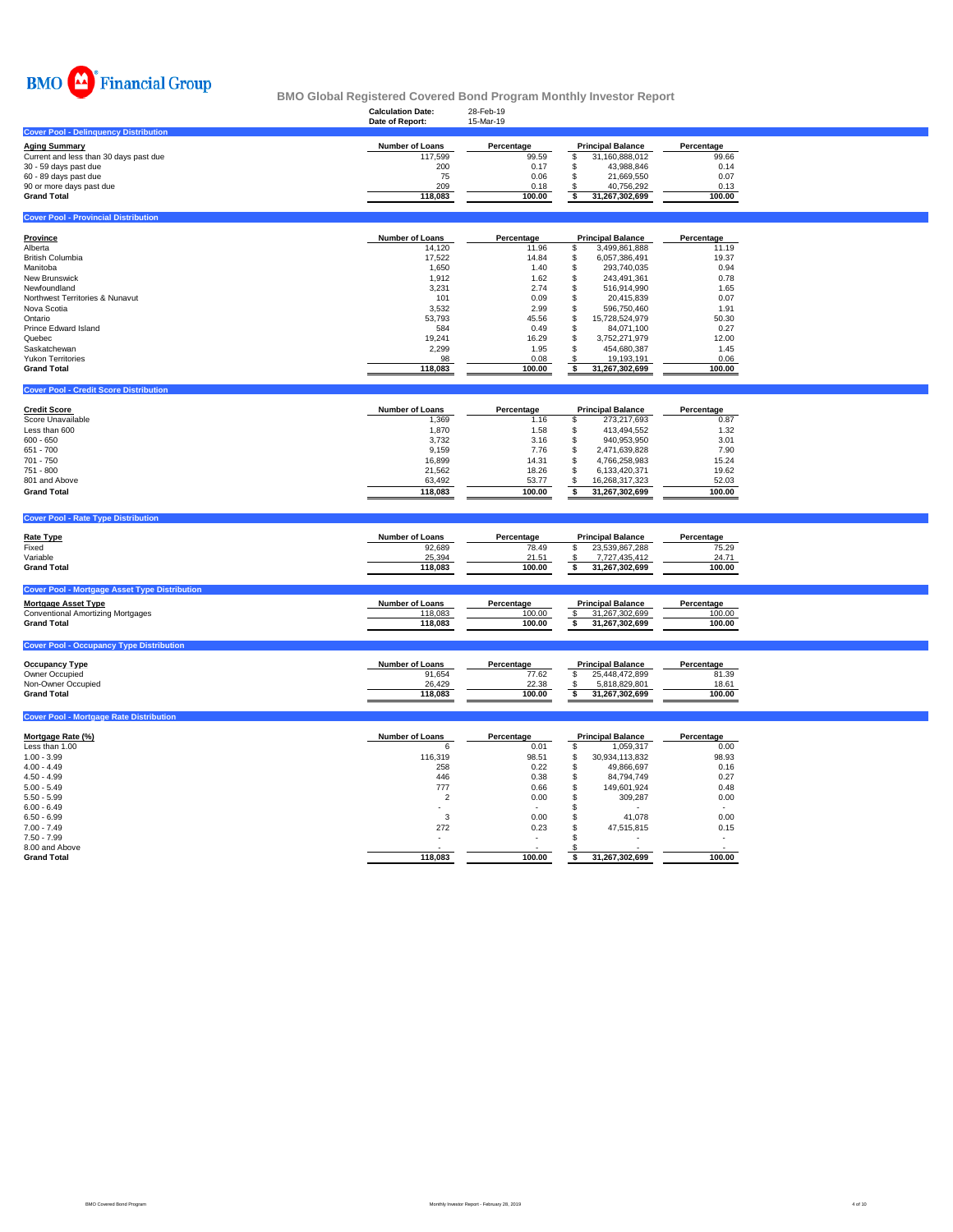

## **Calculation Date:** 28-Feb-19 **BMO Global Registered Covered Bond Program Monthly Investor Report**

| <b>Number of Loans</b> | Percentage |                | Percentage                                               |
|------------------------|------------|----------------|----------------------------------------------------------|
| 12,555                 | 10.63      | 1,073,586,070  | 3.43                                                     |
| 4.735                  | 4.01       | 790.264.390    | 2.53                                                     |
| 5,687                  | 4.82       | 1,233,881,788  | 3.95                                                     |
| 7.404                  | 6.27       | 1.928.594.204  | 6.17                                                     |
| 9,105                  | 7.71       | 2,427,731,403  | 7.76                                                     |
| 10.628                 | 9.00       | 2.815.064.559  | 9.00                                                     |
| 10.466                 | 8.86       | 2,936,948,412  | 9.39                                                     |
| 10,486                 | 8.88       | 3,002,955,965  | 9.60                                                     |
| 9,987                  | 8.46       | 2,892,337,402  | 9.25                                                     |
| 9,494                  | 8.04       | 2,930,833,159  | 9.37                                                     |
| 10.685                 | 9.05       | 3,346,488,042  | 10.70                                                    |
| 8.577                  | 7.26       | 2.884.744.144  | 9.23                                                     |
| 8,274                  | 7.01       | 3,003,873,160  | 9.61                                                     |
|                        |            |                |                                                          |
| 118.083                | 100.00     | 31.267.302.699 | 100.00                                                   |
|                        |            |                | Date of Report:<br>15-Mar-19<br><b>Principal Balance</b> |

(1) Value as determined by adjusting, not less than quarterly, the Original Market Value utilizing the Indexation Methodology (see Appendix for details) for subsequent price developments.

|  | <b>Cover Pool - Remaining Term Distribution</b> |
|--|-------------------------------------------------|
|  |                                                 |

| <b>Months to Maturity</b> | <b>Number of Loans</b> | Percentage |   | <b>Principal Balance</b> | Percentage |
|---------------------------|------------------------|------------|---|--------------------------|------------|
| Less than 12              | 18,890                 | 16.00      | æ | 4.547.886.861            | 14.55      |
| $12 - 17$                 | 11.490                 | 9.73       |   | 2,839,307,566            | 9.08       |
| $18 - 24$                 | 15.752                 | 13.34      | S | 3.896.073.023            | 12.46      |
| $25 - 30$                 | 10,587                 | 8.97       |   | 2.490.226.858            | 7.96       |
| $31 - 36$                 | 14.490                 | 12.27      | æ | 3.671.637.526            | 11.74      |
| $37 - 42$                 | 15,867                 | 13.44      | ъ | 4,396,381,209            | 14.06      |
| $43 - 48$                 | 14.220                 | 12.04      |   | 4.207.345.358            | 13.46      |
| $49 - 54$                 | 13.108                 | 11.10      | S | 4.276.888.612            | 13.68      |
| $55 - 60$                 | 3,325                  | 2.82       | S | 866.567.221              | 2.77       |
| $61 - 63$                 | Ð                      | 0.00       | S | 804.329                  | 0.00       |
| 72 and Above              | 349                    | 0.30       |   | 74,184,136               | 0.24       |
| <b>Grand Total</b>        | 118,083                | 100.00     |   | 31,267,302,699           | 100.00     |

| Cover Pool - Remaining Principal Balance Distribution |                        |            |     |                          |            |
|-------------------------------------------------------|------------------------|------------|-----|--------------------------|------------|
| <b>Remaining Principal Balance (C\$)</b>              | <b>Number of Loans</b> | Percentage |     | <b>Principal Balance</b> | Percentage |
| 99,999 and Below                                      | 19,989                 | 16.93      | S   | 1,228,948,369            | 3.93       |
| 100.000 - 199.999                                     | 35.194                 | 29.80      | \$. | 5.313.826.394            | 16.99      |
| 200.000 - 299.999                                     | 27.306                 | 23.12      | S   | 6.721.401.290            | 21.50      |
| 300.000 - 399.999                                     | 15,148                 | 12.83      | S   | 5.228.489.982            | 16.72      |
| 400.000 - 499.999                                     | 8,374                  | 7.09       | s.  | 3,734,380,684            | 11.94      |
| 500.000 - 599.999                                     | 4.640                  | 3.93       | S   | 2.526.235.100            | 8.08       |
| 600.000 - 699.999                                     | 2,600                  | 2.20       | S   | 1.681.007.755            | 5.38       |
| 700.000 - 799.999                                     | 1,495                  | 1.27       | \$. | 1.116.144.555            | 3.57       |
| 800.000 - 899.999                                     | 972                    | 0.82       | S   | 823.862.774              | 2.63       |
| $900.000 - 999.999$                                   | 713                    | 0.60       |     | 676.554.933              | 2.16       |
| 1.000.000 - 1.499.999                                 | 1.289                  | 1.09       | S   | .538.124.506             | 4.92       |
| 1.500.000 - 2.000.000                                 | 267                    | 0.23       | S   | 453.433.788              | 1.45       |
| 2.000.000 - 3.000.000                                 | 96                     | 0.08       |     | 224.892.568              | 0.72       |
| 3,000,000 and Above                                   |                        |            |     |                          |            |
|                                                       | 118,083                | 100.00     |     | 31,267,302,699           | 100.00     |
|                                                       |                        |            |     |                          |            |

| <b>Cover Pool - Property Type Distribution</b> |                 |            |                          |            |
|------------------------------------------------|-----------------|------------|--------------------------|------------|
| <b>Property Type</b>                           | Number of Loans | Percentage | <b>Principal Balance</b> | Percentage |
| Condominium                                    | 24.124          | 20.43      | 4.935.342.938            | 15.78      |
| Multi-Residential                              | 5,934           | 5.03       | 1.497.759.176            | 4.79       |
| Single Family                                  | 79.104          | 66.99      | 22.481.720.948           | 71.90      |
| Townhouse                                      | 8.921           | 7.55       | 2.352.479.637            | 7.52       |
| <b>Grand Total</b>                             | 118.083         | 100.00     | 31.267.302.699           | 100.00     |

*Note: Percentages and totals in the above tables may not add exactly due to rounding.*

|          | Cover Pool - Indexed LTV and Delinquency Distribution by Province <sup>(1)</sup> |                                                     |                           |                           |                             |               |
|----------|----------------------------------------------------------------------------------|-----------------------------------------------------|---------------------------|---------------------------|-----------------------------|---------------|
|          |                                                                                  |                                                     |                           | <b>Aging Summary</b>      |                             |               |
| Province | Indexed LTV (%)                                                                  | <b>Current and</b><br>less than 30<br>days past due | 30 to 59<br>days past due | 60 to 89<br>days past due | 90 or more<br>days past due | Total         |
| Alberta  | 20.00 and Below                                                                  | 73.281.806                                          | 79.476                    |                           | 7.720                       | 73,369,002    |
|          | $20.01 - 25$                                                                     | 55.034.100                                          | 201.119                   |                           | 232.547                     | 55.467.767    |
|          | $25.01 - 30$                                                                     | 72.167.026                                          | 113,040                   | 354.249                   | 348,212                     | 72,982,526    |
|          | $30.01 - 35$                                                                     | 97.031.158                                          |                           |                           | 376,661                     | 97,407,819    |
|          | $35.01 - 40$                                                                     | 139.389.476                                         | 689.150                   | 155.854                   |                             | 140,234,480   |
|          | $40.01 - 45$                                                                     | 175.240.446                                         | 137.912                   | 326,319                   | 417.127                     | 176.121.805   |
|          | $45.01 - 50$                                                                     | 204.862.969                                         | 156,305                   | 856,124                   | 491,075                     | 206,366,472   |
|          | $50.01 - 55$                                                                     | 299.396.974                                         | 784.884                   | 590.248                   | 1.646.139                   | 302.418.245   |
|          | $55.01 - 60$                                                                     | 395.849.315                                         | 714.651                   |                           | 186,987                     | 396,750,953   |
|          | $60.01 - 65$                                                                     | 378.862.337                                         | 218,739                   |                           | 1.575.325                   | 380,656,401   |
|          | $65.01 - 70$                                                                     | 413.252.311                                         | 510.685                   | 329.275                   | 536.020                     | 414.628.291   |
|          | $70.01 - 75$                                                                     | 605.841.227                                         | 578.092                   | 718.126                   | 1,274,358                   | 608.411.803   |
|          | $75.01 - 80$                                                                     | 573.227.233                                         | 541,157                   |                           | ,277,936                    | 575,046,326   |
|          |                                                                                  | 3,483,436,378                                       | 4,725,208                 | 3,330,195                 | 8,370,107                   | 3,499,861,888 |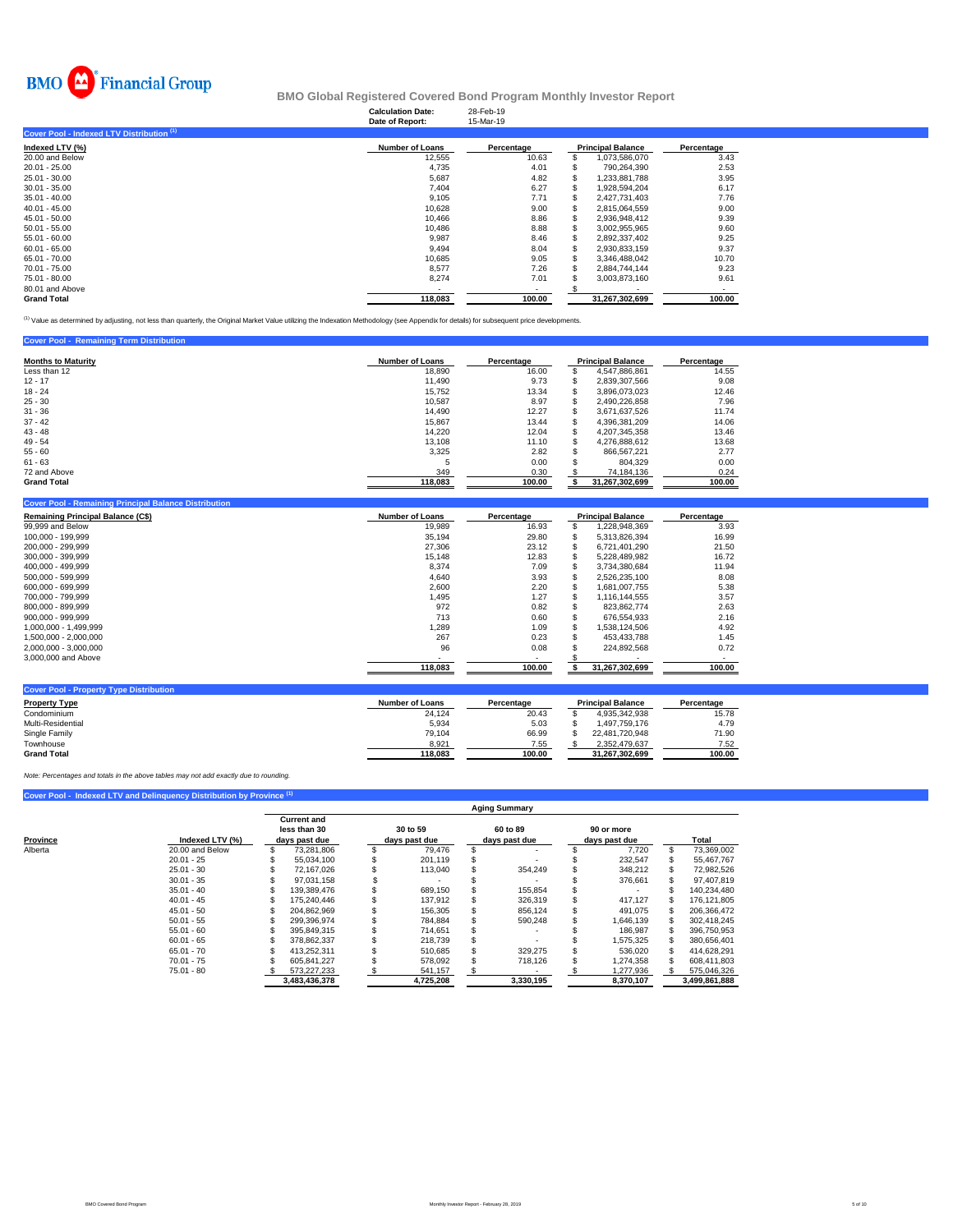

| <b>Province</b>         |  |
|-------------------------|--|
| <b>British Columbia</b> |  |
|                         |  |
|                         |  |

|                                     |                 |                    |   | <b>Calculation Date:</b><br>Date of Report: | 28-Feb-19<br>15-Mar-19 |                      |               |   |               |
|-------------------------------------|-----------------|--------------------|---|---------------------------------------------|------------------------|----------------------|---------------|---|---------------|
|                                     |                 |                    |   |                                             |                        | <b>Aging Summary</b> |               |   |               |
|                                     |                 | <b>Current and</b> |   |                                             |                        |                      |               |   |               |
| <b>Province</b><br>British Columbia |                 | less than 30       |   | 30 to 59                                    |                        | 60 to 89             | 90 or more    |   |               |
|                                     | Indexed LTV (%) | days past due      |   | days past due                               |                        | days past due        | days past due |   | Total         |
|                                     | 20.00 and Below | 354,940,993        |   | 982,671                                     |                        |                      | 242,608       | S | 356,166,272   |
|                                     | $20.01 - 25$    | 267,862,694        |   | 574,822                                     |                        | 187,798              |               |   | 268,625,315   |
|                                     | $25.01 - 30$    | 476,660,026        |   |                                             |                        |                      | 640,027       |   | 477,300,053   |
|                                     | $30.01 - 35$    | 778.733.963        |   | 892,579                                     |                        | 2,962,506            | 1,441,051     |   | 784,030,098   |
|                                     | $35.01 - 40$    | 687,186,009        |   | 303,296                                     |                        | 1,131,848            | 2,156,623     |   | 690,777,776   |
|                                     | $40.01 - 45$    | 587,989,642        |   | 85,895                                      |                        | 218,531              | 247,568       |   | 588,541,637   |
|                                     | $45.01 - 50$    | 480.147.295        |   |                                             |                        | 260,862              | 294,598       |   | 480,702,755   |
|                                     | $50.01 - 55$    | 494,506,638        |   | 676,327                                     |                        | 188,551              | 324,754       |   | 495,696,269   |
|                                     | $55.01 - 60$    | 382,149,861        |   | 168,626                                     |                        |                      | 824,130       |   | 383,142,617   |
|                                     | $60.01 - 65$    | 393.372.948        |   |                                             |                        |                      | 116.472       |   | 393,489,420   |
|                                     | $65.01 - 70$    | 422.971.215        |   | 195,300                                     |                        |                      | 344,739       |   | 423,511,254   |
|                                     | $70.01 - 75$    | 342,734,829        |   |                                             |                        | ۰                    |               |   | 342,734,829   |
|                                     | $75.01 - 80$    | 372.668.195        | S |                                             |                        |                      |               |   | 372,668,195   |
|                                     | 80.01 and Above |                    |   |                                             |                        |                      |               |   |               |
|                                     |                 | 6,041,924,307      |   | 3,879,517                                   |                        | 4,950,096            | 6,632,570     |   | 6,057,386,491 |
|                                     |                 |                    |   |                                             |                        |                      |               |   |               |

|                      |                 | <b>Aging Summary</b> |                                                     |                           |         |  |                           |  |                             |  |             |  |  |  |
|----------------------|-----------------|----------------------|-----------------------------------------------------|---------------------------|---------|--|---------------------------|--|-----------------------------|--|-------------|--|--|--|
| Province<br>Manitoba | Indexed LTV (%) |                      | <b>Current and</b><br>less than 30<br>days past due | 30 to 59<br>days past due |         |  | 60 to 89<br>days past due |  | 90 or more<br>days past due |  | Total       |  |  |  |
|                      | 20.00 and Below |                      | 6,861,953                                           |                           |         |  |                           |  |                             |  | 6,861,954   |  |  |  |
|                      | $20.01 - 25$    |                      | 3,925,702                                           |                           | 68,296  |  |                           |  |                             |  | 3,993,998   |  |  |  |
|                      | $25.01 - 30$    |                      | 5,744,500                                           |                           |         |  |                           |  |                             |  | 5,744,500   |  |  |  |
|                      | $30.01 - 35$    |                      | 6,646,605                                           |                           |         |  |                           |  |                             |  | 6,646,605   |  |  |  |
|                      | $35.01 - 40$    |                      | 8,974,400                                           |                           | 110,300 |  |                           |  |                             |  | 9,084,699   |  |  |  |
|                      | $40.01 - 45$    |                      | 14.579.440                                          |                           |         |  |                           |  | ٠                           |  | 14.579.440  |  |  |  |
|                      | $45.01 - 50$    |                      | 21.577.981                                          |                           |         |  |                           |  |                             |  | 21,577,981  |  |  |  |
|                      | $50.01 - 55$    |                      | 25.343.400                                          |                           |         |  |                           |  | 196.498                     |  | 25,539,898  |  |  |  |
|                      | $55.01 - 60$    |                      | 25,645,162                                          |                           | 165,928 |  | $\overline{\phantom{a}}$  |  | 156,375                     |  | 25,967,465  |  |  |  |
|                      | $60.01 - 65$    |                      | 33.842.784                                          |                           |         |  | $\overline{\phantom{a}}$  |  |                             |  | 33.842.784  |  |  |  |
|                      | $65.01 - 70$    |                      | 45,603,877                                          |                           |         |  |                           |  | 174.672                     |  | 45,778,549  |  |  |  |
|                      | $70.01 - 75$    |                      | 49.746.340                                          |                           | 160,588 |  |                           |  | 236,931                     |  | 50,143,859  |  |  |  |
|                      | $75.01 - 80$    |                      | 43.978.303                                          | S                         |         |  |                           |  | ٠                           |  | 43,978,303  |  |  |  |
|                      | 80.01 and Above |                      |                                                     |                           |         |  |                           |  |                             |  |             |  |  |  |
|                      |                 |                      | 292,470,446                                         |                           | 505,112 |  |                           |  | 764,477                     |  | 293,740,035 |  |  |  |

|                           |                 | <b>Aging Summary</b> |                                                     |                           |         |  |                           |  |                             |  |             |  |  |
|---------------------------|-----------------|----------------------|-----------------------------------------------------|---------------------------|---------|--|---------------------------|--|-----------------------------|--|-------------|--|--|
| Province<br>New Brunswick | Indexed LTV (%) |                      | <b>Current and</b><br>less than 30<br>days past due | 30 to 59<br>days past due |         |  | 60 to 89<br>days past due |  | 90 or more<br>days past due |  | Total       |  |  |
|                           | 20.00 and Below |                      | 6,815,197                                           |                           | 21,226  |  |                           |  |                             |  | 6,836,423   |  |  |
|                           | $20.01 - 25$    |                      | 4.125.170                                           |                           |         |  |                           |  |                             |  | 4,125,170   |  |  |
|                           | $25.01 - 30$    |                      | 5,024,539                                           |                           |         |  |                           |  | 30.533                      |  | 5,055,071   |  |  |
|                           | $30.01 - 35$    |                      | 7.959.501                                           |                           |         |  |                           |  | 54,297                      |  | 8,013,799   |  |  |
|                           | $35.01 - 40$    |                      | 15,876,805                                          |                           |         |  | 115,271                   |  |                             |  | 15,992,076  |  |  |
|                           | $40.01 - 45$    |                      | 26,352,860                                          |                           |         |  |                           |  |                             |  | 26,352,860  |  |  |
|                           | $45.01 - 50$    |                      | 27.329.210                                          |                           | 36,427  |  |                           |  |                             |  | 27,365,638  |  |  |
|                           | $50.01 - 55$    |                      | 25.343.689                                          |                           |         |  | 62,817                    |  | 103.910                     |  | 25,510,415  |  |  |
|                           | $55.01 - 60$    |                      | 20.774.789                                          |                           |         |  |                           |  | ٠                           |  | 20,774,789  |  |  |
|                           | $60.01 - 65$    |                      | 20.379.025                                          |                           | 149.432 |  |                           |  | ۰                           |  | 20,528,457  |  |  |
|                           | $65.01 - 70$    |                      | 31.561.411                                          |                           |         |  |                           |  | ٠                           |  | 31,561,411  |  |  |
|                           | $70.01 - 75$    |                      | 23,420,105                                          |                           |         |  | 132,601                   |  | ۰                           |  | 23,552,706  |  |  |
|                           | $75.01 - 80$    |                      | 27,822,545                                          |                           | ۰       |  |                           |  | ٠                           |  | 27,822,545  |  |  |
|                           | 80.01 and Above |                      |                                                     |                           |         |  |                           |  |                             |  |             |  |  |
|                           |                 |                      | 242,784,847                                         |                           | 207,086 |  | 310,689                   |  | 188,740                     |  | 243,491,361 |  |  |

| Province     |  |
|--------------|--|
| Newfoundland |  |

| Province     |                 |                                                     |                           |           |     | <b>Aging Summary</b>      |   |                             |   |             |
|--------------|-----------------|-----------------------------------------------------|---------------------------|-----------|-----|---------------------------|---|-----------------------------|---|-------------|
|              | Indexed LTV (%) | <b>Current and</b><br>less than 30<br>days past due | 30 to 59<br>days past due |           |     | 60 to 89<br>days past due |   | 90 or more<br>days past due |   | Total       |
| Newfoundland | 20.00 and Below | 9.271.777                                           |                           | 38,812    | \$. |                           |   | 101,554                     |   | 9,412,143   |
|              | $20.01 - 25$    | 6.624.940                                           |                           |           |     |                           |   |                             |   | 6.624.940   |
|              | $25.01 - 30$    | 10.106.833                                          |                           |           |     |                           |   |                             |   | 10,106,833  |
|              | $30.01 - 35$    | 16.838.605                                          |                           | 192,276   |     | 561,437                   |   |                             |   | 17,592,318  |
|              | $35.01 - 40$    | 25.698.312                                          |                           | 211,269   |     | 47,606                    |   | 190,872                     |   | 26,148,059  |
|              | $40.01 - 45$    | 61.701.618                                          |                           | 577.728   |     | 239,820                   |   | 882.367                     |   | 63.401.532  |
|              | $45.01 - 50$    | 72.006.029                                          |                           | 1,105,446 |     | 794,587                   |   | 1,592,351                   |   | 75.498.413  |
|              | $50.01 - 55$    | 66.464.100                                          |                           | 637,741   |     |                           |   | 308,054                     | S | 67,409,894  |
|              | $55.01 - 60$    | 57.108.667                                          |                           | 101.144   |     |                           |   | 60,835                      |   | 57.270.646  |
|              | $60.01 - 65$    | 42.564.485                                          |                           |           |     |                           |   | 114.125                     |   | 42.678.610  |
|              | $65.01 - 70$    | 54.066.253                                          |                           | 313,885   |     | 314,471                   |   | 980,819                     |   | 55,675,429  |
|              | $70.01 - 75$    | 35.321.194                                          |                           | 220.734   |     |                           |   | 417.451                     |   | 35.959.378  |
|              | $75.01 - 80$    | 48,824,209                                          |                           |           |     | 312.586                   | S |                             |   | 49,136,795  |
|              | 80.01 and Above |                                                     |                           |           |     |                           |   |                             |   |             |
|              |                 | 506.597.021                                         |                           | 3,399,034 |     | 2,270,507                 |   | 4,648,427                   |   | 516,914,990 |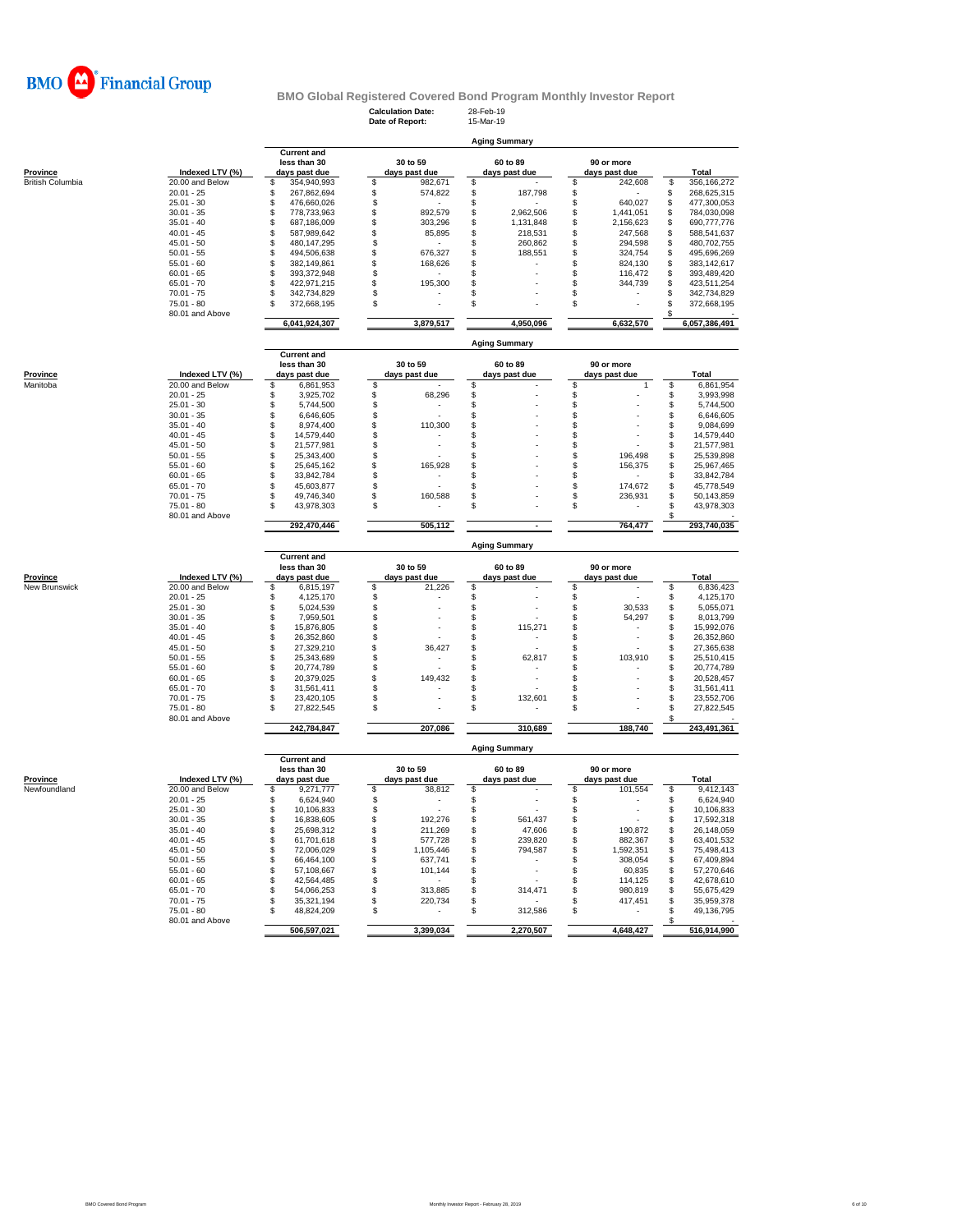

## **BMO Global Registered Covered Bond Program Monthly Investor Report** 28-Feb-19<br>15-Mar-19<br>**Aging Sum**

**Calculation Date:** 28-Feb-19 **Date of Report:** 15-Mar-19

|                       |                               | Aging Summary                                       |         |                           |                      |                           |         |                             |             |                |  |  |  |
|-----------------------|-------------------------------|-----------------------------------------------------|---------|---------------------------|----------------------|---------------------------|---------|-----------------------------|-------------|----------------|--|--|--|
| Province              | Indexed LTV (%)               | <b>Current and</b><br>less than 30<br>days past due |         | 30 to 59<br>days past due |                      | 60 to 89<br>days past due |         | 90 or more<br>days past due |             | Total          |  |  |  |
| Northwest Territories | 20.00 and Below               | \$<br>1,369,594                                     | \$      |                           | \$                   |                           | \$      |                             | \$          | 1,369,594      |  |  |  |
|                       | $20.01 - 25$                  | \$<br>612,168                                       | \$      | 57,372                    | \$                   |                           | \$      |                             | \$          | 669,540        |  |  |  |
|                       | $25.01 - 30$                  | \$<br>386,308                                       | \$      |                           | S                    |                           | \$      |                             | \$          | 386,308        |  |  |  |
|                       | $30.01 - 35$                  | \$<br>1,633,537                                     | \$      |                           | \$                   |                           | \$      |                             | \$          | 1,633,537      |  |  |  |
|                       | $35.01 - 40$                  | \$<br>2,613,229                                     | \$      |                           | \$                   |                           | \$      |                             | \$          | 2,613,229      |  |  |  |
|                       | $40.01 - 45$                  | \$<br>1,768,045                                     | \$      |                           | \$                   |                           | S       |                             | \$          | 1,768,045      |  |  |  |
|                       | $45.01 - 50$                  | \$<br>2,636,278                                     | \$      |                           | \$                   |                           | \$      |                             | \$          | 2,636,278      |  |  |  |
|                       | $50.01 - 55$                  | \$<br>2,219,739                                     | \$      |                           | S                    |                           | S       |                             | \$          | 2,219,739      |  |  |  |
|                       | $55.01 - 60$                  | \$<br>1,334,829                                     | \$      |                           | \$                   |                           | \$      |                             | \$          | 1,334,829      |  |  |  |
|                       | $60.01 - 65$                  | \$<br>298,312                                       | \$      |                           | S                    |                           | S       |                             | \$          | 298,312        |  |  |  |
|                       | $65.01 - 70$                  | \$<br>2,716,533                                     | \$      |                           | \$                   |                           | S       |                             | \$          | 2,716,533      |  |  |  |
|                       | $70.01 - 75$                  | \$<br>1,176,802                                     | \$      |                           | \$                   |                           | \$      |                             | \$          | 1,176,802      |  |  |  |
|                       |                               |                                                     | \$      |                           | \$                   |                           |         |                             |             |                |  |  |  |
|                       | 75.01 - 80<br>80.01 and Above | \$<br>1,593,093                                     |         |                           |                      |                           | \$      |                             | \$<br>£.    | 1,593,093      |  |  |  |
|                       |                               | \$<br>20,358,467                                    | \$      | 57,372                    | \$                   |                           | \$      |                             | \$          | 20,415,839     |  |  |  |
|                       |                               |                                                     |         |                           | <b>Aging Summary</b> |                           |         |                             |             |                |  |  |  |
|                       |                               | <b>Current and</b>                                  |         |                           |                      |                           |         |                             |             |                |  |  |  |
|                       |                               | less than 30                                        |         | 30 to 59                  |                      | 60 to 89                  |         | 90 or more                  |             |                |  |  |  |
| <b>Province</b>       | Indexed LTV (%)               | days past due                                       |         | days past due             |                      | days past due             |         | days past due               |             | Total          |  |  |  |
| Nova Scotia           | 20.00 and Below               | \$<br>11,857,544                                    | \$      | 13,515                    | S                    |                           | \$      | 19,132                      | \$          | 11,890,190     |  |  |  |
|                       | $20.01 - 25$                  | 8,262,077<br>\$                                     | \$      |                           | \$                   |                           | \$      | 21,947                      | \$          | 8,284,024      |  |  |  |
|                       | $25.01 - 30$                  | 11,252,235<br>\$                                    | \$      | 61,227                    | \$                   |                           | \$      |                             | \$          | 11,313,461     |  |  |  |
|                       | $30.01 - 35$                  | \$<br>14,929,403                                    | \$      |                           | S                    |                           | \$      | 47,053                      | \$          | 14,976,456     |  |  |  |
|                       | $35.01 - 40$                  | \$<br>18,657,191                                    | \$      | 168,917                   | S                    |                           | \$      | 642,825                     | \$          | 19,468,934     |  |  |  |
|                       | $40.01 - 45$                  | \$<br>40,270,106                                    | \$      | 124,763                   | S                    |                           | \$      |                             | \$          | 40,394,869     |  |  |  |
|                       | $45.01 - 50$                  | \$<br>36,360,044                                    | \$      |                           | S                    |                           | \$      | 158,858                     | \$          | 36,518,903     |  |  |  |
|                       | $50.01 - 55$                  | \$<br>56,056,702                                    | \$      | 71,894                    | \$                   | 904,668                   | \$      | 101,627                     | $\ddot{\$}$ | 57,134,890     |  |  |  |
|                       | $55.01 - 60$                  | \$<br>72,164,756                                    | \$      |                           | \$                   |                           | \$      | 483,373                     | \$          | 72,648,129     |  |  |  |
|                       | $60.01 - 65$                  | \$<br>82,931,183                                    | \$      | 156,115                   | \$                   |                           | \$      |                             | \$          | 83,087,298     |  |  |  |
|                       |                               | \$                                                  | \$      |                           |                      |                           | S       |                             |             |                |  |  |  |
|                       | $65.01 - 70$                  | 105,837,557                                         |         | 79,375                    | \$                   |                           |         |                             | \$          | 105,916,932    |  |  |  |
|                       | $70.01 - 75$                  | \$<br>86,331,655                                    | \$      |                           | S                    |                           | S       |                             | \$          | 86,331,655     |  |  |  |
|                       | $75.01 - 80$                  | \$<br>48,784,719                                    | \$      |                           | Ŝ                    |                           | \$      |                             | \$          | 48,784,719     |  |  |  |
|                       | 80.01 and Above               | 593,695,171                                         |         | 675,806                   |                      | 904,668                   |         | 1,474,815                   | S           | 596,750,460    |  |  |  |
|                       |                               |                                                     |         |                           |                      |                           |         |                             |             |                |  |  |  |
|                       |                               | <b>Current and</b>                                  |         |                           | <b>Aging Summary</b> |                           |         |                             |             |                |  |  |  |
|                       |                               |                                                     |         |                           |                      |                           |         |                             |             |                |  |  |  |
|                       |                               |                                                     |         |                           |                      |                           |         |                             |             |                |  |  |  |
|                       |                               | less than 30                                        |         | 30 to 59                  |                      | 60 to 89                  |         | 90 or more                  |             |                |  |  |  |
|                       | Indexed LTV (%)               | days past due                                       |         | days past due             |                      | days past due             |         | days past due               |             | <b>Total</b>   |  |  |  |
|                       | 20.00 and Below               | \$                                                  | S       |                           | \$                   |                           | \$      |                             | S           |                |  |  |  |
|                       | $20.01 - 25$                  | \$                                                  | \$      |                           | \$                   |                           | \$      |                             | \$          |                |  |  |  |
|                       | $25.01 - 30$                  | \$                                                  | \$      |                           | \$                   |                           | \$      |                             | \$          |                |  |  |  |
|                       | $30.01 - 35$                  | \$                                                  | \$      |                           | \$                   |                           | \$      |                             | \$          |                |  |  |  |
|                       | $35.01 - 40$                  | \$                                                  | \$      |                           | \$                   |                           | \$      |                             | \$          |                |  |  |  |
| Province<br>Nunavut   | $40.01 - 45$                  | \$                                                  | \$      |                           | S                    |                           | \$      |                             | \$          |                |  |  |  |
|                       | $45.01 - 50$                  | \$                                                  | \$      |                           | S                    |                           | S       |                             | \$          |                |  |  |  |
|                       | $50.01 - 55$                  | \$                                                  | \$      |                           | S                    |                           | S       |                             | \$          |                |  |  |  |
|                       | $55.01 - 60$                  | \$                                                  | \$      |                           | \$                   |                           | S       |                             | \$          |                |  |  |  |
|                       | $60.01 - 65$                  | \$                                                  | \$      |                           | S                    |                           | S       |                             | \$          |                |  |  |  |
|                       | $65.01 - 70$                  | \$                                                  | \$      |                           | \$                   |                           | Ŝ       |                             | \$          |                |  |  |  |
|                       |                               |                                                     |         |                           | \$                   |                           | S       |                             | Ś           |                |  |  |  |
|                       | $70.01 - 75$<br>$75.01 - 80$  | \$                                                  | \$      |                           | S                    |                           | S       |                             | \$          |                |  |  |  |
|                       |                               | \$                                                  | \$      |                           | \$.                  |                           |         |                             |             |                |  |  |  |
|                       | 80.01 and Above               | S<br>S.                                             | \$<br>S |                           | s                    |                           | S<br>S. |                             | s<br>\$     |                |  |  |  |
|                       |                               |                                                     |         |                           |                      |                           |         |                             |             |                |  |  |  |
|                       |                               |                                                     |         |                           | <b>Aging Summary</b> |                           |         |                             |             |                |  |  |  |
|                       |                               | <b>Current and</b>                                  |         |                           |                      |                           |         |                             |             |                |  |  |  |
|                       |                               | less than 30                                        |         | 30 to 59                  |                      | 60 to 89                  |         | 90 or more                  |             |                |  |  |  |
| Province              | Indexed LTV (%)               | days past due                                       |         | days past due             |                      | days past due             |         | days past due               |             | <b>Total</b>   |  |  |  |
| Ontario               | 20.00 and Below               | £.<br>506,509,243                                   | \$      | 519,414                   | \$                   |                           | \$      | 272,458                     | \$          | 507,301,115    |  |  |  |
|                       | $20.01 - 25$                  | 367,929,493<br>S                                    | \$      | 647,621                   | \$                   | 627,739                   | \$      | 211,057                     | \$          | 369,415,911    |  |  |  |
|                       | $25.01 - 30$                  | 561,212,826<br>\$                                   | \$      | 373,450                   | \$                   |                           | \$      | 398,658                     | \$          | 561,984,934    |  |  |  |
|                       | $30.01 - 35$                  | S<br>870, 187, 329                                  | \$      | 1,382,956                 | \$                   | 1,552,762                 | \$      | 283,631                     | \$          | 873,406,679    |  |  |  |
|                       | $35.01 - 40$                  | \$<br>1,326,854,228                                 | \$      | 2,946,099                 | \$                   |                           | S       | 467,835                     | \$.         | 1,330,268,163  |  |  |  |
|                       | $40.01 - 45$                  | \$<br>1,594,738,196                                 | \$      | 289,616                   | \$                   | 451,826                   | \$      | 434,874                     | \$          | 1,595,914,512  |  |  |  |
|                       | $45.01 - 50$                  | \$<br>1,688,519,067                                 | \$      | 3,045,516                 | \$                   | 1,414,233                 | \$      | 975,072                     | \$          | 1,693,953,888  |  |  |  |
|                       | $50.01 - 55$                  | S<br>1,530,776,860                                  | \$      | 2,239,000                 | \$                   | 624,813                   | \$      | 485,236                     | \$          | 1,534,125,908  |  |  |  |
|                       | $55.01 - 60$                  | 1,413,240,920<br>S                                  |         |                           | \$                   | 318,199                   | \$      | 961,339                     | \$          |                |  |  |  |
|                       |                               | \$                                                  | \$      | 3,185,933                 | \$                   |                           |         |                             |             | 1,417,706,391  |  |  |  |
|                       | $60.01 - 65$                  | 1,393,797,646                                       | \$      | 977,676                   |                      | 403,911                   | \$      | 115,359                     | \$          | 1,395,294,592  |  |  |  |
|                       | $65.01 - 70$                  | \$<br>1,596,986,418                                 | \$      | 902,845                   | \$                   | 1,206,167                 | \$      | 799,948                     | \$          | 1,599,895,377  |  |  |  |
|                       | $70.01 - 75$                  | \$<br>1,201,398,920                                 | \$      | 530,758                   | \$                   |                           | \$      | 701,586                     | \$          | 1,202,631,263  |  |  |  |
|                       | $75.01 - 80$                  | \$<br>1,644,926,319                                 | \$      | 381,692                   | \$                   | 822,726                   | \$      | 495,509                     | \$<br>S     | 1,646,626,246  |  |  |  |
|                       | 80.01 and Above               | 15,697,077,465                                      |         | 17,422,576                |                      | 7,422,375                 |         | 6,602,563                   |             | 15,728,524,979 |  |  |  |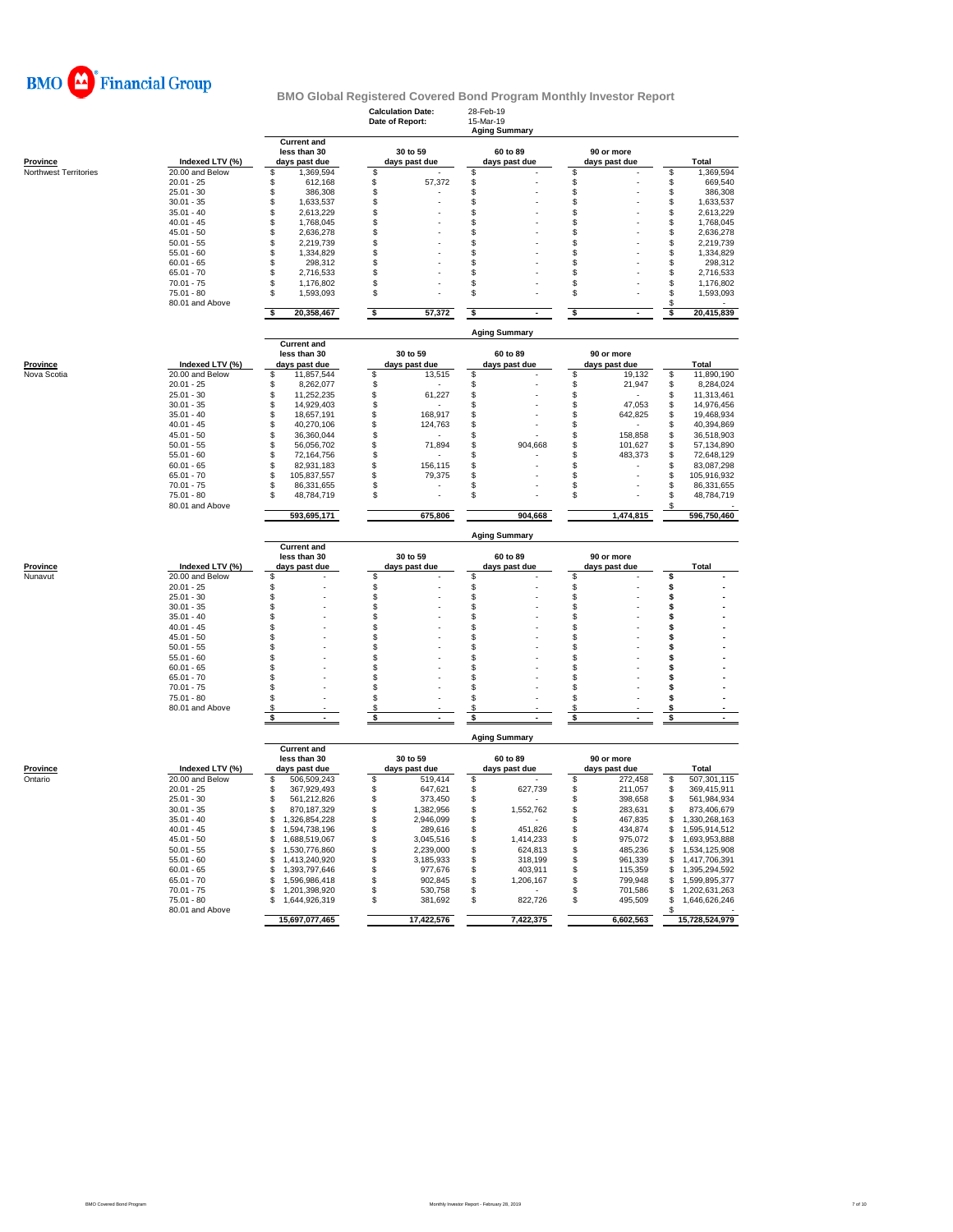

|                          |                                 |                                                     | 28-Feb-19<br><b>Calculation Date:</b><br>Date of Report:<br>15-Mar-19<br><b>Aging Summary</b> |                                |                             |                                        |  |  |  |  |  |
|--------------------------|---------------------------------|-----------------------------------------------------|-----------------------------------------------------------------------------------------------|--------------------------------|-----------------------------|----------------------------------------|--|--|--|--|--|
| <b>Province</b>          | Indexed LTV (%)                 | <b>Current and</b><br>less than 30<br>days past due | 30 to 59<br>days past due                                                                     | 60 to 89<br>days past due      | 90 or more<br>days past due | <b>Total</b>                           |  |  |  |  |  |
| Prince Edward Island     | 20.00 and Below                 | \$<br>2,240,269                                     | \$                                                                                            | \$                             | \$                          | \$<br>2,240,269                        |  |  |  |  |  |
|                          | $20.01 - 25$                    | \$<br>1,291,779                                     | \$                                                                                            | \$                             | \$                          | \$<br>1,291,779                        |  |  |  |  |  |
|                          | $25.01 - 30$                    | \$<br>1,839,973                                     | \$                                                                                            | \$                             | \$                          | \$<br>1,839,973                        |  |  |  |  |  |
|                          | $30.01 - 35$                    | \$<br>3,023,942                                     | \$                                                                                            | \$                             | \$                          | \$<br>3,023,942                        |  |  |  |  |  |
|                          | $35.01 - 40$                    | \$<br>5,067,525                                     | \$                                                                                            | \$<br>166,776                  | \$                          | \$<br>5,234,301                        |  |  |  |  |  |
|                          | $40.01 - 45$                    | \$<br>9,202,543                                     | \$                                                                                            | \$                             | \$                          | \$<br>9,202,543                        |  |  |  |  |  |
|                          | $45.01 - 50$                    | \$<br>5,440,669                                     | \$                                                                                            | \$                             | S                           | \$<br>5,440,669                        |  |  |  |  |  |
|                          | $50.01 - 55$                    | \$<br>6,940,350                                     | \$                                                                                            | \$                             | \$                          | \$<br>6,940,350                        |  |  |  |  |  |
|                          | $55.01 - 60$                    | \$<br>7,768,110                                     | \$                                                                                            | S                              | \$                          | \$<br>7,768,110                        |  |  |  |  |  |
|                          | $60.01 - 65$                    | \$<br>8,501,210                                     | \$                                                                                            | S                              | S                           | \$<br>8,501,210                        |  |  |  |  |  |
|                          | $65.01 - 70$                    | \$<br>11,480,963                                    | \$                                                                                            | \$                             | \$                          | \$<br>11,480,963                       |  |  |  |  |  |
|                          | $70.01 - 75$                    | \$<br>9,495,265                                     | \$                                                                                            | \$                             | \$                          | \$<br>9,495,265                        |  |  |  |  |  |
|                          | $75.01 - 80$<br>80.01 and Above | \$<br>11,611,725                                    | \$                                                                                            | \$                             | \$                          | \$<br>11,611,725<br>\$                 |  |  |  |  |  |
|                          |                                 | 83,904,324                                          | $\blacksquare$                                                                                | 166,776                        | $\blacksquare$              | 84,071,100                             |  |  |  |  |  |
|                          |                                 |                                                     | <b>Aging Summary</b>                                                                          |                                |                             |                                        |  |  |  |  |  |
|                          |                                 | <b>Current and</b>                                  |                                                                                               |                                |                             |                                        |  |  |  |  |  |
|                          |                                 | less than 30                                        | 30 to 59                                                                                      | 60 to 89                       | 90 or more                  |                                        |  |  |  |  |  |
| <b>Province</b>          | Indexed LTV (%)                 | days past due                                       | days past due                                                                                 | days past due                  | days past due               | Total                                  |  |  |  |  |  |
| Quebec                   | 20.00 and Below                 | \$<br>83,797,436                                    | \$                                                                                            | \$<br>53,931                   | \$<br>132,192               | 83,983,560<br>\$                       |  |  |  |  |  |
|                          | $20.01 - 25$                    | \$<br>60,752,124                                    | \$<br>121,988                                                                                 | \$                             | \$                          | \$<br>60,874,112                       |  |  |  |  |  |
|                          | $25.01 - 30$                    | \$<br>72,493,944                                    | \$<br>390,135                                                                                 | \$<br>146,456                  | \$<br>81,923                | \$<br>73,112,458                       |  |  |  |  |  |
|                          | $30.01 - 35$                    | \$<br>101,755,202                                   | \$<br>234,618                                                                                 | \$                             | \$<br>41,191                | \$<br>102,031,011                      |  |  |  |  |  |
|                          | $35.01 - 40$                    | \$<br>147,905,538                                   | \$<br>640,208                                                                                 | \$                             | \$<br>761,664               | \$<br>149,307,410                      |  |  |  |  |  |
|                          | $40.01 - 45$<br>$45.01 - 50$    | \$<br>225,876,992                                   | \$<br>1,611,784                                                                               | \$<br>107,732                  | \$<br>680,296               | \$<br>228,276,804                      |  |  |  |  |  |
|                          |                                 | \$<br>334,849,458                                   | \$<br>1,698,766                                                                               | \$                             | \$<br>1,398,358             | 337,946,583<br>S                       |  |  |  |  |  |
|                          | $50.01 - 55$                    | \$<br>427,261,075                                   | \$<br>1,370,835                                                                               | \$                             | \$<br>2,570,744             | 431,202,654<br>\$                      |  |  |  |  |  |
|                          | $55.01 - 60$                    | \$<br>460,609,817                                   | \$<br>1,783,190                                                                               | \$<br>162,698                  | \$<br>1,746,870             | 464,302,575<br>\$                      |  |  |  |  |  |
|                          | $60.01 - 65$                    | \$<br>526,120,548<br>\$                             | \$<br>1,797,453<br>\$                                                                         | \$<br>931,780                  | \$<br>1,138,059<br>\$       | 529,987,840<br>\$                      |  |  |  |  |  |
|                          | $65.01 - 70$                    | 607,872,391<br>\$<br>492,384,696                    | 966,334<br>\$                                                                                 | \$<br>150,996                  | 908,544                     | \$<br>609,898,264<br>\$<br>494,837,698 |  |  |  |  |  |
|                          | $70.01 - 75$<br>$75.01 - 80$    | \$                                                  | 1,898,912<br>\$<br>253,092                                                                    | \$<br>\$                       | \$<br>554,090<br>\$         | \$<br>186,511,011                      |  |  |  |  |  |
|                          | 80.01 and Above                 | 185,716,136                                         |                                                                                               | 541,783                        |                             | \$                                     |  |  |  |  |  |
|                          |                                 | 3,727,395,357                                       | 12,767,315                                                                                    | 2,095,376                      | 10,013,932                  | 3,752,271,979                          |  |  |  |  |  |
|                          |                                 | <b>Current and</b>                                  |                                                                                               | <b>Aging Summary</b>           |                             |                                        |  |  |  |  |  |
|                          |                                 | less than 30                                        | 30 to 59                                                                                      | 60 to 89                       | 90 or more                  |                                        |  |  |  |  |  |
| <b>Province</b>          | Indexed LTV (%)                 | days past due                                       | days past due                                                                                 | days past due                  | days past due               | <b>Total</b>                           |  |  |  |  |  |
| Saskatchewan             | 20.00 and Below                 | \$<br>13,230,874                                    | \$<br>100,452                                                                                 | \$                             | \$<br>180                   | \$<br>13,331,506                       |  |  |  |  |  |
|                          | $20.01 - 25$                    | \$<br>9,542,156                                     | \$                                                                                            | \$                             | \$                          | \$<br>9,542,156                        |  |  |  |  |  |
|                          | $25.01 - 30$                    | \$<br>11,812,719                                    | \$                                                                                            | \$                             | \$                          | \$<br>11,812,719                       |  |  |  |  |  |
|                          | $30.01 - 35$                    | \$<br>18,191,395                                    | \$                                                                                            | \$                             | \$                          | \$<br>18,191,395                       |  |  |  |  |  |
|                          | $35.01 - 40$                    | \$<br>36,892,586                                    | \$<br>249,370                                                                                 | S                              | \$<br>127,803               | \$<br>37,269,759                       |  |  |  |  |  |
|                          | $40.01 - 45$                    | \$<br>67,992,075                                    | \$                                                                                            | S                              | \$                          | 67,992,075<br>\$                       |  |  |  |  |  |
|                          | $45.01 - 50$                    | \$<br>46,651,261                                    | \$                                                                                            | S                              | 629,731<br>\$               | 47,280,992<br>\$                       |  |  |  |  |  |
|                          | $50.01 - 55$                    | \$<br>52,463,323                                    | \$                                                                                            | \$                             | S<br>1,216,611              | \$<br>53,679,934                       |  |  |  |  |  |
|                          | $55.01 - 60$                    | \$<br>42,083,574                                    | \$                                                                                            | \$                             | \$                          | \$<br>42,083,574                       |  |  |  |  |  |
|                          | $60.01 - 65$                    | \$<br>41,125,080                                    | \$                                                                                            | \$                             | \$<br>86,334                | \$<br>41,211,414                       |  |  |  |  |  |
|                          | $65.01 - 70$                    | \$<br>44,017,126                                    | \$                                                                                            | \$                             | \$                          | \$<br>44,017,126                       |  |  |  |  |  |
|                          | $70.01 - 75$                    | \$<br>29,118,222                                    | \$                                                                                            | \$                             | \$                          | \$<br>29,118,222                       |  |  |  |  |  |
|                          | 75.01 - 80<br>80.01 and Above   | \$<br>39,149,514                                    | \$                                                                                            | S                              | \$                          | \$<br>39,149,514<br>\$                 |  |  |  |  |  |
|                          |                                 | 452,269,905                                         | 349,822                                                                                       |                                | 2,060,660                   | 454,680,387                            |  |  |  |  |  |
|                          |                                 | <b>Current and</b>                                  |                                                                                               | <b>Aging Summary</b>           |                             |                                        |  |  |  |  |  |
|                          |                                 | less than 30                                        | 30 to 59                                                                                      | 60 to 89                       | 90 or more                  |                                        |  |  |  |  |  |
| Province                 | Indexed LTV (%)                 | days past due                                       | days past due                                                                                 | days past due                  | days past due               | Total                                  |  |  |  |  |  |
| <b>Yukon Territories</b> | 20.00 and Below                 | 824,043<br>\$                                       | \$                                                                                            | \$                             | \$                          | \$<br>824,043                          |  |  |  |  |  |
|                          | $20.01 - 25$                    | \$<br>1,349,676                                     | \$                                                                                            | \$                             | \$                          | \$<br>1,349,676                        |  |  |  |  |  |
|                          | $25.01 - 30$                    | 2,242,949                                           | ፍ                                                                                             | \$                             | \$                          | \$<br>2,242,949                        |  |  |  |  |  |
|                          | $30.01 - 35$                    | \$<br>1,640,546                                     | \$                                                                                            | \$                             | \$                          | \$<br>1,640,546                        |  |  |  |  |  |
|                          | $35.01 - 40$                    | \$<br>1,332,519                                     | \$                                                                                            | \$                             | \$                          | 1,332,519<br>\$                        |  |  |  |  |  |
|                          | $40.01 - 45$                    | \$<br>2,518,437                                     | \$                                                                                            | \$                             | S                           | \$<br>2,518,437                        |  |  |  |  |  |
|                          | $45.01 - 50$                    | \$<br>1,440,974                                     | \$                                                                                            | \$<br>218,868                  | \$                          | 1,659,842<br>\$                        |  |  |  |  |  |
|                          | $50.01 - 55$                    | \$<br>1,077,769                                     | \$                                                                                            | \$<br>$\overline{\phantom{a}}$ | \$                          | \$<br>1,077,769                        |  |  |  |  |  |
|                          | $55.01 - 60$                    | \$<br>2,587,323                                     | \$                                                                                            | \$                             | \$                          | 2,587,323<br>\$                        |  |  |  |  |  |
|                          | $60.01 - 65$                    | \$<br>1,256,821                                     | \$                                                                                            | \$                             | S                           | \$<br>1,256,821                        |  |  |  |  |  |
|                          | $65.01 - 70$                    | \$<br>1,407,914                                     | \$                                                                                            | \$                             | \$                          | \$<br>1,407,914                        |  |  |  |  |  |
|                          | $70.01 - 75$                    | \$<br>350.664                                       | \$                                                                                            | \$                             | S                           | 350,664<br>£.                          |  |  |  |  |  |
|                          | $75.01 - 80$                    | \$<br>944,687                                       | \$                                                                                            | \$                             | \$                          | 944,687<br>\$                          |  |  |  |  |  |
|                          | 80.01 and Above                 | \$<br>$\sim$                                        | \$                                                                                            | \$                             | \$                          | S                                      |  |  |  |  |  |
|                          |                                 | 18,974,323<br>\$                                    | \$                                                                                            | \$<br>218,868                  | \$                          | 19,193,191<br>\$                       |  |  |  |  |  |
|                          |                                 |                                                     |                                                                                               |                                |                             |                                        |  |  |  |  |  |

<sup>(1)</sup> Value as determined by adjusting, not less than quarterly, the Original Market Value utilizing the Indexation Methodology (see Appendix for details) for subsequent price developments.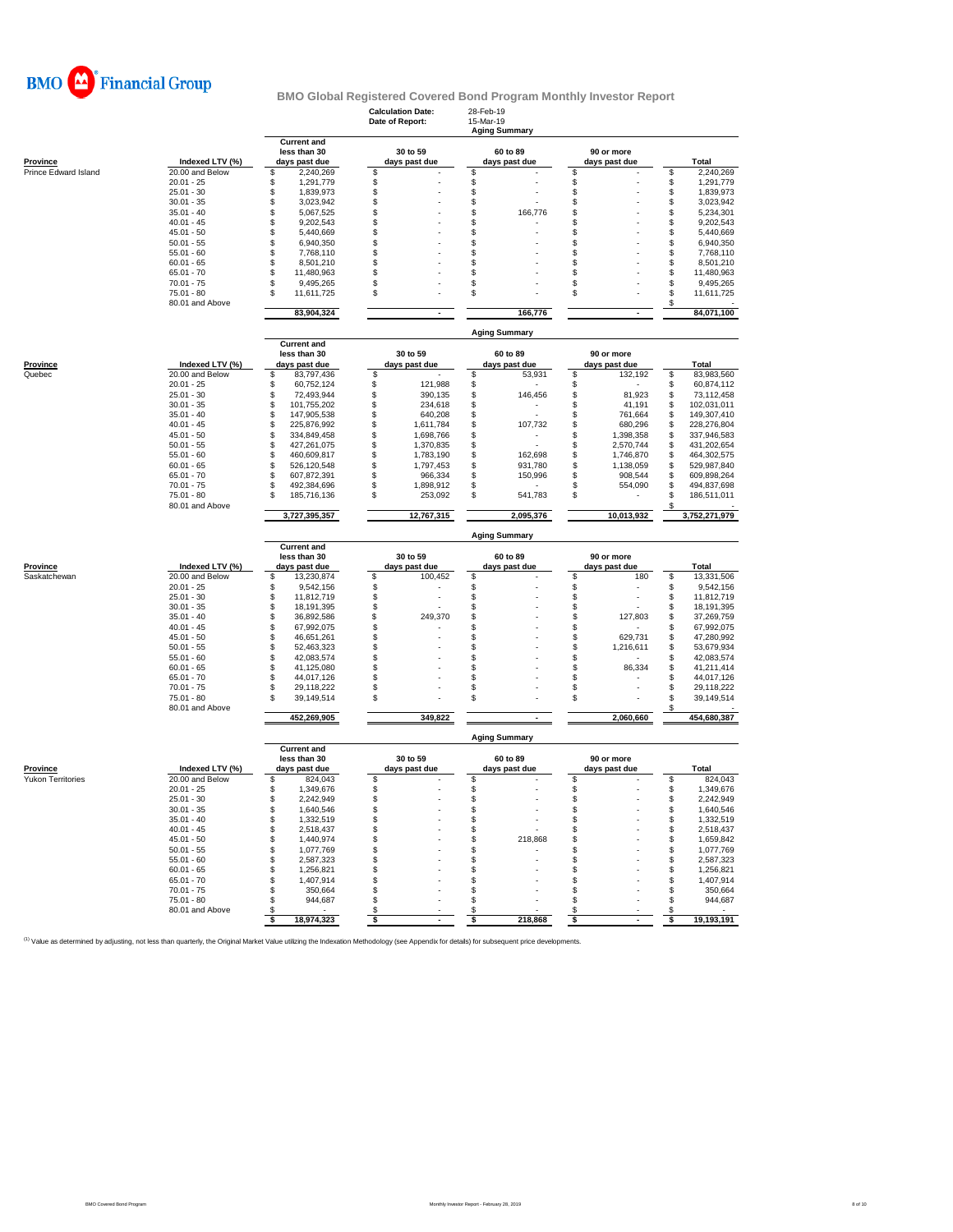

|                                                                      |                          |             | <b>Calculation Date:</b><br>Date of Report: | 28-Feb-19<br>15-Mar-19 |               |               |                |                |
|----------------------------------------------------------------------|--------------------------|-------------|---------------------------------------------|------------------------|---------------|---------------|----------------|----------------|
| Cover Pool - Current LTV Distribution by Credit Score <sup>(1)</sup> |                          |             |                                             |                        |               |               |                |                |
|                                                                      |                          |             |                                             | <b>Credit Scores</b>   |               |               |                |                |
| Indexed LTV (%)                                                      | <b>Score Unavailable</b> | <600        | $600 - 650$                                 | 651 - 700              | 701 - 750     | 751 - 800     | >800           | Total          |
| 20.00 and Below                                                      | 17.791.508               | 10.364.927  | 18,302,139                                  | 45.019.734             | 108,812,208   | 149.079.244   | 724,216,310    | 1,073,586,070  |
| $20.01 - 25$                                                         | 14,725,859               | 6.744.905   | 18,556,895                                  | 42,189,586             | 86,179,908    | 132,705,163   | 489,162,074    | 790,264,390    |
| $25.01 - 30$                                                         | 10,202,207               | 10,553,725  | 21.424.014                                  | 65.682.499             | 172,975,899   | 201.781.305   | 751,262,140    | 1,233,881,788  |
| $30.01 - 35$                                                         | 11,396,169               | 20,669,234  | 56,748,635                                  | 124,916,438            | 268,400,646   | 369,142,396   | 1,077,320,685  | 1,928,594,204  |
| $35.01 - 40$                                                         | 18.233.894               | 36.427.460  | 71.228.473                                  | 169.969.372            | 346.697.295   | 483.865.975   | 1,301,308,933  | 2,427,731,403  |
| $40.01 - 45$                                                         | 9,631,506                | 41.991.055  | 84.659.050                                  | 229.815.152            | 405.124.242   | 559.253.579   | 1.484.589.975  | 2,815,064,559  |
| $45.01 - 50$                                                         | 11.576.486               | 45.998.120  | 101.973.150                                 | 220.684.050            | 449.827.544   | 584.576.438   | 1,522,312,624  | 2,936,948,412  |
| $50.01 - 55$                                                         | 22.872.937               | 53.926.820  | 105.630.396                                 | 250.236.413            | 443,054,878   | 579,633,676   | 1,547,600,845  | 3,002,955,965  |
| $55.01 - 60$                                                         | 32.701.126               | 46.091.527  | 86.358.939                                  | 244.494.160            | 452.788.263   | 568.887.479   | 1.461.015.908  | 2,892,337,402  |
| $60.01 - 65$                                                         | 47,145,885               | 46.017.800  | 108.979.241                                 | 274,254,135            | 444,121,224   | 578,179,783   | 1,432,135,091  | 2,930,833,159  |
| $65.01 - 70$                                                         | 58,847,195               | 44,020,881  | 123,182,610                                 | 293,859,337            | 566,037,704   | 630,204,714   | 1,630,335,602  | 3,346,488,042  |
| $70.01 - 75$                                                         | 14,410,906               | 27.752.802  | 82.959.537                                  | 258.543.264            | 495,947,848   | 633.515.609   | 1,371,614,178  | 2,884,744,144  |
| $75.01 - 80$                                                         | 3,682,014                | 22,935,296  | 60,950,870                                  | 251,975,688            | 526,291,323   | 662,595,010   | 1,475,442,960  | 3,003,873,160  |
| 80.01 and Above                                                      |                          |             |                                             |                        |               |               |                |                |
|                                                                      | 273.217.693              | 413.494.552 | 940.953.950                                 | 2.471.639.828          | 4.766.258.983 | 6.133.420.371 | 16.268.317.323 | 31,267,302,699 |

<sup>(1)</sup> Value as determined by adjusting, not less than quarterly, the Original Market Value utilizing the Indexation Methodology (see Appendix for details) for subsequent price developments.